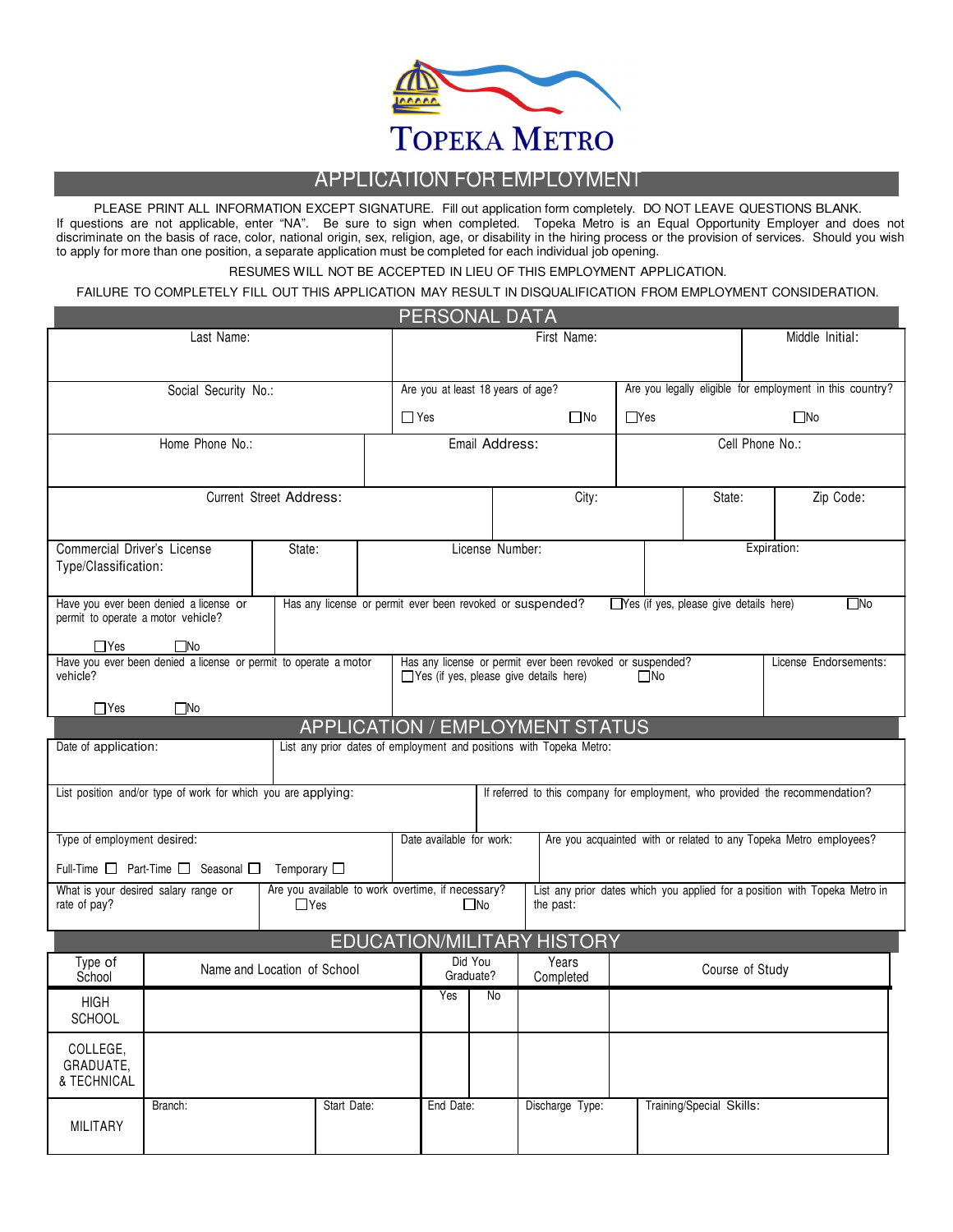# EMPLOYMENT HISTORY

## PLEASE LIST ALL EMPLOYMENT DURING THE PRIOR 3 YEARS.

COMMERCIAL MOTOR VEHICLE/CMV-DRIVERS MUST PROVIDE AN ADDITIONAL 7 YEARS OF EMPLOYMENT HISTORY<br>WHERE OPERATION OF A CMV WAS THE PRIMARY JOB DUTY.

|                       |                                                                                             |              |          | NOTE: LIST EMPLOYERS IN REVERSE ORDER BEGINNING WITH YOUR MOST RECENT JOB/POSITION.                                                                      |                                                |                 |              |  |  |
|-----------------------|---------------------------------------------------------------------------------------------|--------------|----------|----------------------------------------------------------------------------------------------------------------------------------------------------------|------------------------------------------------|-----------------|--------------|--|--|
| From:                 | To:                                                                                         | Employer:    |          |                                                                                                                                                          | Phone:                                         |                 |              |  |  |
|                       |                                                                                             |              |          |                                                                                                                                                          |                                                |                 |              |  |  |
| Immediate Supervisor: |                                                                                             |              | Address: |                                                                                                                                                          | City:                                          | State:          | Zip:         |  |  |
|                       |                                                                                             |              |          |                                                                                                                                                          |                                                |                 |              |  |  |
| Starting Job Title:   |                                                                                             |              |          | Ending Job Title:                                                                                                                                        | Starting Pay Rate:                             | Final Pay Rate: |              |  |  |
|                       |                                                                                             |              |          |                                                                                                                                                          |                                                |                 |              |  |  |
|                       |                                                                                             |              |          | Summarize the nature of work performed and your job responsibilities:                                                                                    | Reason for leaving:                            |                 |              |  |  |
|                       |                                                                                             |              |          |                                                                                                                                                          |                                                |                 |              |  |  |
|                       | May we contact this employer for reference? Tes<br>Later, not at this time. Please explain: |              |          | $\Box$ lo                                                                                                                                                | Were you subject to the FMCSRs while employed? | $\Gamma$ Yes    | $\Box$ lo    |  |  |
|                       | $\Box$ Yes                                                                                  | $\square$ lo |          | Was your job designated as a safety-sensitive function in any DOT-regulated mode subject to the drug and alcohol testing requirements of 49 CFR Part 40? |                                                |                 |              |  |  |
|                       |                                                                                             |              |          | EMPLOYMENT HISTORY (PLEASE FILL IN ALL SPACES BELOW OR MARK "N/A")                                                                                       |                                                |                 |              |  |  |
| From:                 | To:                                                                                         | Employer:    |          |                                                                                                                                                          | Phone:                                         |                 |              |  |  |
|                       |                                                                                             |              |          |                                                                                                                                                          |                                                |                 |              |  |  |
| Immediate Supervisor: |                                                                                             |              | Address: |                                                                                                                                                          | City:                                          | State:          | Zip:         |  |  |
|                       |                                                                                             |              |          |                                                                                                                                                          |                                                |                 |              |  |  |
| Starting Job Title:   |                                                                                             |              |          | Ending Job Title:                                                                                                                                        | Starting Pay Rate:                             | Final Pay Rate: |              |  |  |
|                       |                                                                                             |              |          | Summarize the nature of work performed and your job responsibilities:                                                                                    | Reason for leaving:                            |                 |              |  |  |
|                       |                                                                                             |              |          |                                                                                                                                                          |                                                |                 |              |  |  |
|                       | May we contact this employer for reference?                                                 |              |          | $\Box$ es<br>$\Box$ o                                                                                                                                    | Were you subject to the FMCSRs while employed? | $\Box$ Yes      | $\square$ No |  |  |
|                       | Later, not at this time. Please explain:                                                    |              |          |                                                                                                                                                          |                                                |                 |              |  |  |
|                       |                                                                                             |              |          |                                                                                                                                                          |                                                |                 |              |  |  |
|                       |                                                                                             |              |          | Was your job designated as a safety-sensitive function in any DOT-regulated mode subject to the drug and alcohol testing requirements of 49 CFR Part 40? |                                                |                 |              |  |  |
|                       | $\Box$ Yes                                                                                  | ΠNο          |          | EMPLOYMENT HISTORY (PLEASE FILL IN ALL SPACES BELOW OR MARK "N/A")                                                                                       |                                                |                 |              |  |  |
| From:                 | To:                                                                                         | Employer:    |          |                                                                                                                                                          | Phone:                                         |                 |              |  |  |
|                       |                                                                                             |              |          |                                                                                                                                                          |                                                |                 |              |  |  |
|                       |                                                                                             |              | Address: |                                                                                                                                                          |                                                |                 |              |  |  |
| Immediate Supervisor: |                                                                                             |              |          |                                                                                                                                                          | City:                                          | State:          | Zip:         |  |  |
| Starting Job Title:   |                                                                                             |              |          | Ending Job Title:                                                                                                                                        | Starting Pay Rate:                             | Final Pay Rate: |              |  |  |
|                       |                                                                                             |              |          |                                                                                                                                                          |                                                |                 |              |  |  |
|                       |                                                                                             |              |          | Summarize the nature of work performed and your job responsibilities:                                                                                    | Reason for leaving:                            |                 |              |  |  |
|                       |                                                                                             |              |          |                                                                                                                                                          |                                                |                 |              |  |  |
|                       |                                                                                             |              |          |                                                                                                                                                          |                                                |                 |              |  |  |
|                       | May we contact this employer for reference?                                                 |              |          | $\Box$ es<br>$\Box$ o                                                                                                                                    | Were you subject to the FMCSRs while employed? | $\Box$ Yes      | $\square$ No |  |  |
|                       | Later, not at this time. Please explain:                                                    |              |          | Was your job designated as a safety-sensitive function in any DOT-regulated mode subject to the drug and alcohol testing requirements of 49 CFR Part 40? |                                                |                 |              |  |  |
|                       | $\Box$ Yes                                                                                  | ΓNο          |          |                                                                                                                                                          |                                                |                 |              |  |  |
|                       |                                                                                             |              |          | EMPLOYMENT HISTORY (PLEASE FILL IN ALL SPACES BELOW OR MARK "N/A")                                                                                       |                                                |                 |              |  |  |
| From:                 | To:                                                                                         | Employer:    |          |                                                                                                                                                          | Phone:                                         |                 |              |  |  |
|                       |                                                                                             |              |          |                                                                                                                                                          |                                                |                 |              |  |  |
| Immediate Supervisor: |                                                                                             |              | Address: |                                                                                                                                                          | City:                                          | State:          | Zip:         |  |  |
|                       |                                                                                             |              |          |                                                                                                                                                          |                                                |                 |              |  |  |
| Starting Job Title:   |                                                                                             |              |          | Ending Job Title:                                                                                                                                        | Starting Pay Rate:                             | Final Pay Rate: |              |  |  |
|                       |                                                                                             |              |          |                                                                                                                                                          |                                                |                 |              |  |  |
|                       |                                                                                             |              |          | Summarize the nature of work performed and your job responsibilities:                                                                                    | Reason for leaving:                            |                 |              |  |  |
|                       |                                                                                             |              |          |                                                                                                                                                          |                                                |                 |              |  |  |
|                       | May we contact this employer for reference?<br>Later, not at this time. Please explain:     |              |          | $\Box$ es<br>O∥o                                                                                                                                         | Were you subject to the FMCSRs while employed? | $\Box$ Yes      | $\square$ No |  |  |
|                       |                                                                                             |              |          | Was your job designated as a safety-sensitive function in any DOT-regulated mode subject to the drug and alcohol testing requirements of 49 CFR Part 40? |                                                |                 |              |  |  |
|                       | $\Box$ Yes                                                                                  | ΠNο          |          |                                                                                                                                                          |                                                |                 |              |  |  |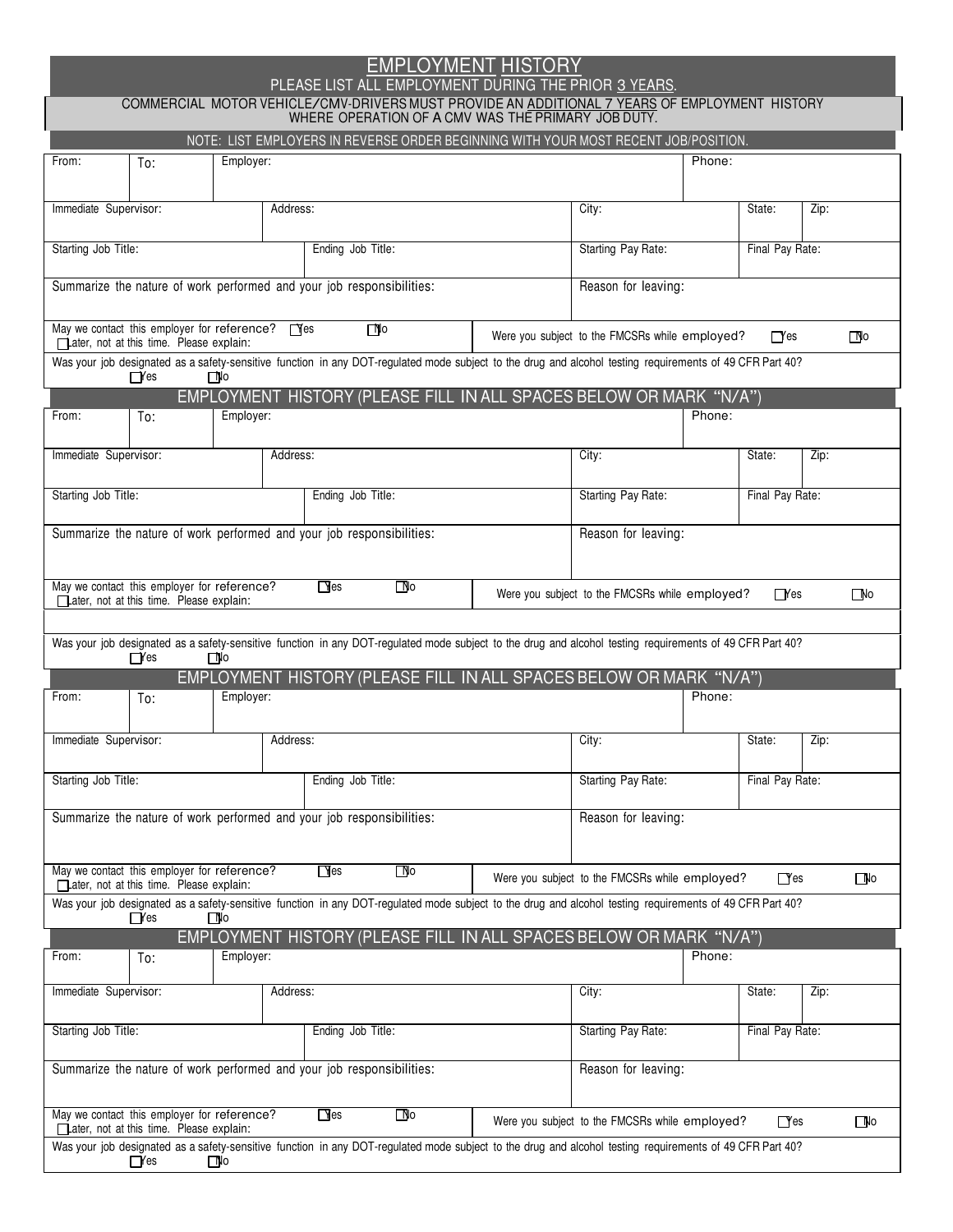|                                                                                                                                                                         |                                                                                                    |           |                                                                    | EMPLOYMENT HISTORY (PLEASE FILL IN ALL SPACES BELOW OR MARK "N/A")                                                                                       |  |                                                |        |                 |              |
|-------------------------------------------------------------------------------------------------------------------------------------------------------------------------|----------------------------------------------------------------------------------------------------|-----------|--------------------------------------------------------------------|----------------------------------------------------------------------------------------------------------------------------------------------------------|--|------------------------------------------------|--------|-----------------|--------------|
| From:                                                                                                                                                                   | To:                                                                                                | Employer: |                                                                    |                                                                                                                                                          |  |                                                | Phone: |                 |              |
| Immediate Supervisor:                                                                                                                                                   |                                                                                                    |           | Address:                                                           |                                                                                                                                                          |  | City:                                          |        | State:          | Zip:         |
| Starting Job Title:                                                                                                                                                     |                                                                                                    |           |                                                                    | Ending Job Title:                                                                                                                                        |  | Starting Pay Rate:                             |        | Final Pay Rate: |              |
|                                                                                                                                                                         |                                                                                                    |           |                                                                    | Summarize the nature of work performed and your job responsibilities:                                                                                    |  | Reason for leaving:                            |        |                 |              |
|                                                                                                                                                                         |                                                                                                    |           |                                                                    |                                                                                                                                                          |  |                                                |        |                 |              |
|                                                                                                                                                                         | May we contact this employer for reference? $\Box$ Yes<br>Later, not at this time. Please explain: |           |                                                                    | $\Box$ lo                                                                                                                                                |  | Were you subject to the FMCSRs while employed? |        | $\Box$ Yes      | $\square$ No |
|                                                                                                                                                                         | $\Box$ Yes                                                                                         | ∏No       |                                                                    | Was your job designated as a safety-sensitive function in any DOT-regulated mode subject to the drug and alcohol testing requirements of 49 CFR Part 40? |  |                                                |        |                 |              |
|                                                                                                                                                                         |                                                                                                    |           | EMPLOYMENT HISTORY (PLEASE FILL IN ALL SPACES BELOW OR MARK "N/A") |                                                                                                                                                          |  |                                                |        |                 |              |
| From:                                                                                                                                                                   | To:                                                                                                | Employer: |                                                                    |                                                                                                                                                          |  |                                                | Phone: |                 |              |
| Immediate Supervisor:                                                                                                                                                   |                                                                                                    |           | Address:                                                           |                                                                                                                                                          |  | City:                                          |        | State:          | Zip:         |
| Starting Job Title:                                                                                                                                                     |                                                                                                    |           |                                                                    | Ending Job Title:                                                                                                                                        |  | Starting Pay Rate:                             |        | Final Pay Rate: |              |
|                                                                                                                                                                         |                                                                                                    |           |                                                                    | Summarize the nature of work performed and your job responsibilities:                                                                                    |  | Reason for leaving:                            |        |                 |              |
|                                                                                                                                                                         | May we contact this employer for reference?                                                        |           |                                                                    | $\Box$ res<br>$\square$ lo                                                                                                                               |  |                                                |        |                 |              |
|                                                                                                                                                                         | Later, not at this time. Please explain:                                                           |           |                                                                    |                                                                                                                                                          |  | Were you subject to the FMCSRs while employed? |        | $\Box$ Yes      | $\Box$ No    |
|                                                                                                                                                                         |                                                                                                    |           |                                                                    | Was your job designated as a safety-sensitive function in any DOT-regulated mode subject to the drug and alcohol testing requirements of 49 CFR Part 40? |  |                                                |        |                 |              |
|                                                                                                                                                                         | $\Box$ Yes                                                                                         | $\Box$ No |                                                                    |                                                                                                                                                          |  |                                                |        |                 |              |
|                                                                                                                                                                         |                                                                                                    |           |                                                                    | EMPLOYMENT HISTORY (PLEASE FILL IN ALL SPACES BELOW OR MARK "N/A")                                                                                       |  |                                                |        |                 |              |
| From:                                                                                                                                                                   | To:                                                                                                | Employer: |                                                                    |                                                                                                                                                          |  |                                                | Phone: |                 |              |
| Immediate Supervisor:                                                                                                                                                   |                                                                                                    |           | Address:                                                           |                                                                                                                                                          |  | City:                                          |        | State:          | Zip:         |
| Starting Job Title:                                                                                                                                                     |                                                                                                    |           |                                                                    | Ending Job Title:                                                                                                                                        |  | Starting Pay Rate:<br>Final Pay Rate:          |        |                 |              |
|                                                                                                                                                                         |                                                                                                    |           |                                                                    | Summarize the nature of work performed and your job responsibilities:                                                                                    |  | Reason for leaving:                            |        |                 |              |
|                                                                                                                                                                         |                                                                                                    |           |                                                                    |                                                                                                                                                          |  |                                                |        |                 |              |
| May we contact this employer for reference?<br>$\Box$ Yes<br>$\square$ lo<br>Were you subject to the FMCSRs while employed?<br>Later, not at this time. Please explain: |                                                                                                    |           |                                                                    |                                                                                                                                                          |  |                                                |        |                 |              |
|                                                                                                                                                                         |                                                                                                    |           |                                                                    |                                                                                                                                                          |  |                                                |        | $\Box$ Yes      | $\square$ No |
|                                                                                                                                                                         | $\Box$ Yes                                                                                         | l No      |                                                                    | Was your job designated as a safety-sensitive function in any DOT-regulated mode subject to the drug and alcohol testing requirements of 49 CFR Part 40? |  |                                                |        |                 |              |
|                                                                                                                                                                         |                                                                                                    |           |                                                                    | EMPLOYMENT HISTORY (PLEASE FILL IN ALL SPACES BELOW OR MARK "N/A")                                                                                       |  |                                                |        |                 |              |
| From:                                                                                                                                                                   | To:                                                                                                | Employer: |                                                                    |                                                                                                                                                          |  |                                                | Phone: |                 |              |
| Immediate Supervisor:                                                                                                                                                   |                                                                                                    |           | Address:                                                           |                                                                                                                                                          |  | City:                                          |        | State:          | Zip:         |
| Starting Job Title:                                                                                                                                                     |                                                                                                    |           |                                                                    | Ending Job Title:                                                                                                                                        |  | Starting Pay Rate:                             |        | Final Pay Rate: |              |
|                                                                                                                                                                         |                                                                                                    |           |                                                                    | Summarize the nature of work performed and your job responsibilities:                                                                                    |  | Reason for leaving:                            |        |                 |              |
|                                                                                                                                                                         | May we contact this employer for reference?<br>Later, not at this time. Please explain:            |           |                                                                    | $\Box$ res<br>OM⊡                                                                                                                                        |  | Were you subject to the FMCSRs while employed? |        | $\Box$ Yes      | $\Box$ No    |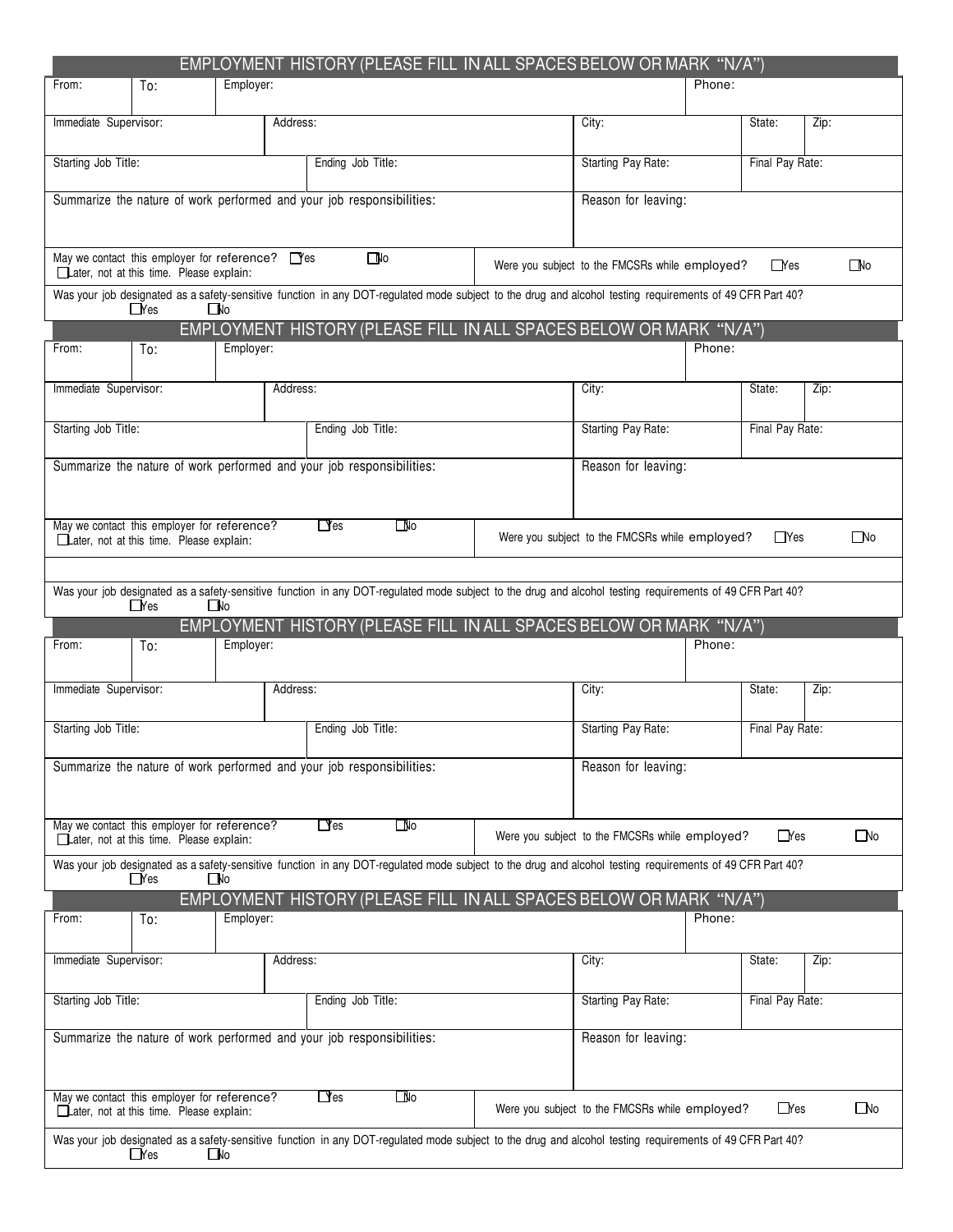|                                                                                                | <b>EMPLOYMENT HISTORY (PLEASE FILL IN ALL SPACES BELOW OR MARK "N/A")</b>                                                                                |                                                |                                                                              |                 |              |  |  |  |
|------------------------------------------------------------------------------------------------|----------------------------------------------------------------------------------------------------------------------------------------------------------|------------------------------------------------|------------------------------------------------------------------------------|-----------------|--------------|--|--|--|
| From:<br>Employer:<br>To:                                                                      |                                                                                                                                                          |                                                | Phone:                                                                       |                 |              |  |  |  |
| Immediate Supervisor:                                                                          | Address:                                                                                                                                                 | City:                                          |                                                                              | State:          | Zip:         |  |  |  |
| Starting Job Title:                                                                            | Ending Job Title:                                                                                                                                        | Starting Pay Rate:                             | Final Pay Rate:                                                              |                 |              |  |  |  |
| Summarize the nature of work performed and your job responsibilities:                          |                                                                                                                                                          | Reason for leaving:                            |                                                                              |                 |              |  |  |  |
|                                                                                                |                                                                                                                                                          |                                                |                                                                              |                 |              |  |  |  |
| May we contact this employer for reference? □Yes<br>Later, not at this time. Please explain:   | $\square$ No                                                                                                                                             | Were you subject to the FMCSRs while employed? |                                                                              | $\Box$ Yes      | $\square$ No |  |  |  |
| $\Box$ Yes<br>$\square$ No                                                                     | Was your job designated as a safety-sensitive function in any DOT-regulated mode subject to the drug and alcohol testing requirements of 49 CFR Part 40? |                                                |                                                                              |                 |              |  |  |  |
|                                                                                                | EMPLOYMENT HISTORY (PLEASE FILL IN ALL SPACES BELOW OR MARK "N/A")                                                                                       |                                                |                                                                              |                 |              |  |  |  |
| Employer:<br>From:<br>To:                                                                      |                                                                                                                                                          |                                                | Phone:                                                                       |                 |              |  |  |  |
| Immediate Supervisor:                                                                          | Address:                                                                                                                                                 | City:                                          | State:<br>Zip:                                                               |                 |              |  |  |  |
| Starting Job Title:                                                                            | Ending Job Title:                                                                                                                                        | Starting Pay Rate:                             |                                                                              | Final Pay Rate: |              |  |  |  |
| Summarize the nature of work performed and your job responsibilities:                          |                                                                                                                                                          | Reason for leaving:                            |                                                                              |                 |              |  |  |  |
| May we contact this employer for reference?<br>□ Later, not at this time. Please explain:      | $\Box$ Yes<br>$\Box$ No                                                                                                                                  |                                                | $\Box$ Yes<br>$\square$ No<br>Were you subject to the FMCSRs while employed? |                 |              |  |  |  |
|                                                                                                |                                                                                                                                                          |                                                |                                                                              |                 |              |  |  |  |
| $\Box$ Yes<br>$\Box$ No                                                                        | Was your job designated as a safety-sensitive function in any DOT-regulated mode subject to the drug and alcohol testing requirements of 49 CFR Part 40? |                                                |                                                                              |                 |              |  |  |  |
|                                                                                                | EMPLOYMENT HISTORY (PLEASE FILL IN ALL SPACES BELOW OR MARK "N/A")                                                                                       |                                                |                                                                              |                 |              |  |  |  |
| Employer:<br>From:<br>To:                                                                      |                                                                                                                                                          |                                                | Phone:                                                                       |                 |              |  |  |  |
| Immediate Supervisor:                                                                          | Address:                                                                                                                                                 | City:                                          |                                                                              | State:          | Zip:         |  |  |  |
| Starting Job Title:                                                                            | Ending Job Title:                                                                                                                                        | Starting Pay Rate:                             | Final Pay Rate:                                                              |                 |              |  |  |  |
| Summarize the nature of work performed and your job responsibilities:                          |                                                                                                                                                          | Reason for leaving:                            |                                                                              |                 |              |  |  |  |
| May we contact this employer for reference?<br>$\Box$ Later, not at this time. Please explain: | $\Box$ Yes<br>□No                                                                                                                                        | Were you subject to the FMCSRs while employed? |                                                                              | $\Box$ Yes      | $\square$ No |  |  |  |
| $\sqcup$ Yes<br>∟No                                                                            | Was your job designated as a safety-sensitive function in any DOT-regulated mode subject to the drug and alcohol testing requirements of 49 CFR Part 40? |                                                |                                                                              |                 |              |  |  |  |
|                                                                                                | EMPLOYMENT HISTORY (PLEASE FILL IN ALL SPACES BELOW OR MARK "N/A")                                                                                       |                                                |                                                                              |                 |              |  |  |  |
| Employer:<br>From:<br>To:                                                                      |                                                                                                                                                          |                                                | Phone:                                                                       |                 |              |  |  |  |
| Immediate Supervisor:                                                                          | Address:                                                                                                                                                 | City:                                          |                                                                              |                 | Zip:         |  |  |  |
| Starting Job Title:                                                                            | Ending Job Title:                                                                                                                                        | Starting Pay Rate:                             | Final Pay Rate:                                                              |                 |              |  |  |  |
| Summarize the nature of work performed and your job responsibilities:                          |                                                                                                                                                          | Reason for leaving:                            |                                                                              |                 |              |  |  |  |
| May we contact this employer for reference?<br>$\Box$ Later, not at this time. Please explain: | $\Box$ Yes<br>$\Box$ No                                                                                                                                  | Were you subject to the FMCSRs while employed? |                                                                              | $\Box$ Yes      | $\square$ No |  |  |  |
| $\Box$ Yes<br>∟No                                                                              | Was your job designated as a safety-sensitive function in any DOT-regulated mode subject to the drug and alcohol testing requirements of 49 CFR Part 40? |                                                |                                                                              |                 |              |  |  |  |
|                                                                                                | PERIODS OF UNEMPLOYMENT                                                                                                                                  |                                                |                                                                              |                 |              |  |  |  |
|                                                                                                | Please use this space to provide an explanation of any periods of unemployment:                                                                          |                                                |                                                                              |                 |              |  |  |  |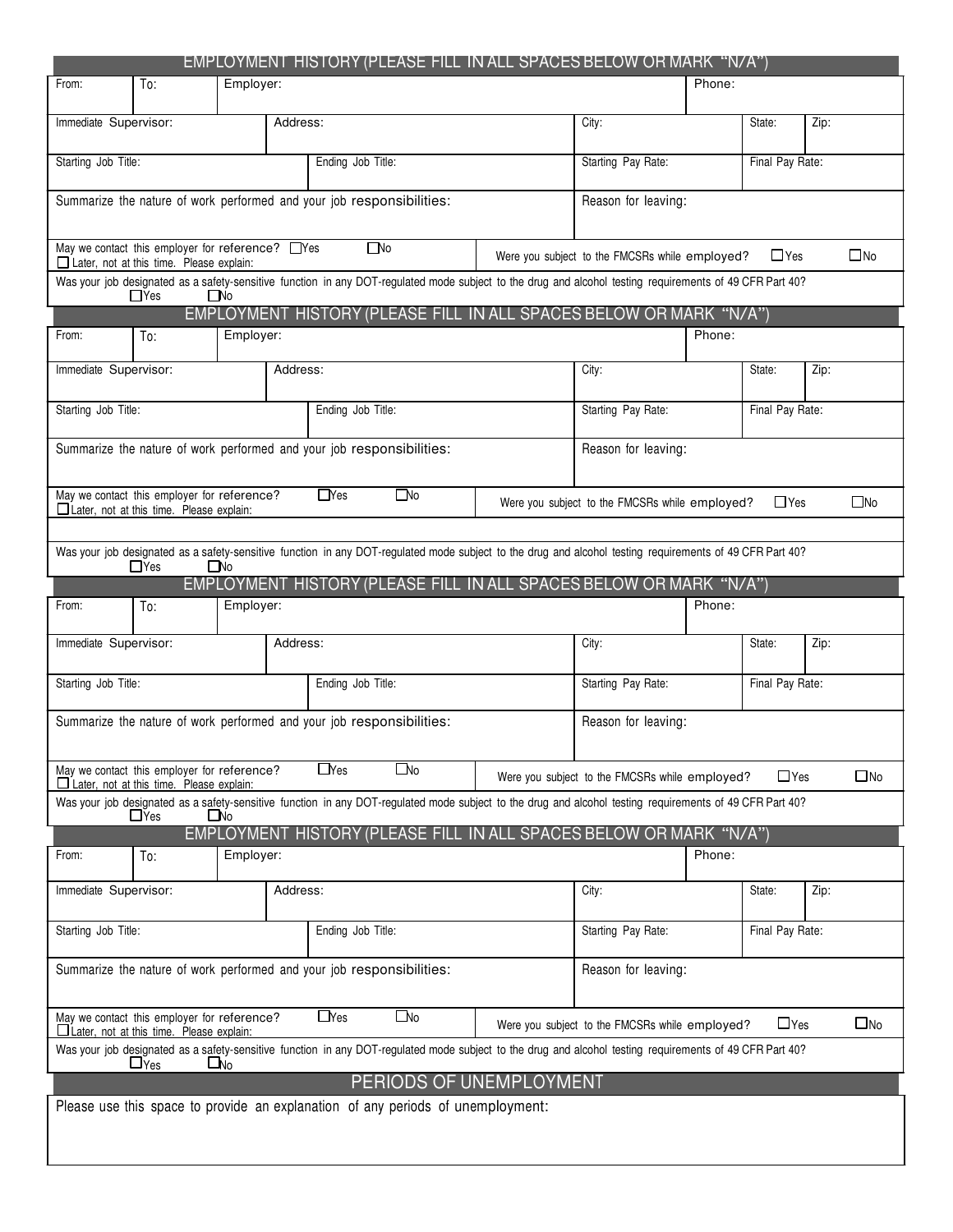| <b>ACCIDENT RECORD</b><br>For the past 3 years (Attach sheet if more space is needed) If none, write "NONE"              |                                                                                                              |                                                                                                                                                                                                                                                                     |  |                                                                                             |                                                    |                                                                                                                     |                                  |  |  |  |
|--------------------------------------------------------------------------------------------------------------------------|--------------------------------------------------------------------------------------------------------------|---------------------------------------------------------------------------------------------------------------------------------------------------------------------------------------------------------------------------------------------------------------------|--|---------------------------------------------------------------------------------------------|----------------------------------------------------|---------------------------------------------------------------------------------------------------------------------|----------------------------------|--|--|--|
| <b>DATES</b>                                                                                                             |                                                                                                              | NATURE/DESCRIPTION OF ACCIDENT<br>(head-on, rear-end, roll-over, etc.)                                                                                                                                                                                              |  |                                                                                             | <b>FATALITIES</b>                                  | <b>INJURIES</b>                                                                                                     | <b>HAZARDOUS</b><br><b>SPILL</b> |  |  |  |
|                                                                                                                          |                                                                                                              |                                                                                                                                                                                                                                                                     |  |                                                                                             |                                                    |                                                                                                                     |                                  |  |  |  |
|                                                                                                                          |                                                                                                              |                                                                                                                                                                                                                                                                     |  |                                                                                             |                                                    |                                                                                                                     |                                  |  |  |  |
|                                                                                                                          |                                                                                                              |                                                                                                                                                                                                                                                                     |  |                                                                                             |                                                    |                                                                                                                     |                                  |  |  |  |
|                                                                                                                          |                                                                                                              |                                                                                                                                                                                                                                                                     |  |                                                                                             |                                                    |                                                                                                                     |                                  |  |  |  |
| <b>TRAFFIC CONVICTIONS</b><br>And forfeitures for the past 3 years (Other than parking violations) If none, write "NONE" |                                                                                                              |                                                                                                                                                                                                                                                                     |  |                                                                                             |                                                    |                                                                                                                     |                                  |  |  |  |
|                                                                                                                          | LOCATION<br><b>DATE</b>                                                                                      |                                                                                                                                                                                                                                                                     |  |                                                                                             |                                                    | PENALTY                                                                                                             |                                  |  |  |  |
|                                                                                                                          |                                                                                                              |                                                                                                                                                                                                                                                                     |  |                                                                                             |                                                    |                                                                                                                     |                                  |  |  |  |
|                                                                                                                          |                                                                                                              |                                                                                                                                                                                                                                                                     |  |                                                                                             |                                                    |                                                                                                                     |                                  |  |  |  |
|                                                                                                                          |                                                                                                              |                                                                                                                                                                                                                                                                     |  |                                                                                             |                                                    |                                                                                                                     |                                  |  |  |  |
|                                                                                                                          |                                                                                                              |                                                                                                                                                                                                                                                                     |  |                                                                                             |                                                    |                                                                                                                     |                                  |  |  |  |
|                                                                                                                          |                                                                                                              |                                                                                                                                                                                                                                                                     |  | <b>CRIMINAL RECORD</b>                                                                      |                                                    |                                                                                                                     |                                  |  |  |  |
|                                                                                                                          |                                                                                                              | Note: A criminal conviction may not disqualify you from consideration for employment,<br>but failure to accurately complete this section will result in disqualification.                                                                                           |  |                                                                                             |                                                    |                                                                                                                     |                                  |  |  |  |
| crime?                                                                                                                   | If so please list date and offense(s):<br>Have you ever been convicted of a<br>$\square$ No<br>$\exists$ Yes |                                                                                                                                                                                                                                                                     |  |                                                                                             |                                                    |                                                                                                                     |                                  |  |  |  |
| Name and location of court:                                                                                              |                                                                                                              | Disposition of case:                                                                                                                                                                                                                                                |  |                                                                                             |                                                    |                                                                                                                     |                                  |  |  |  |
|                                                                                                                          |                                                                                                              |                                                                                                                                                                                                                                                                     |  |                                                                                             |                                                    |                                                                                                                     |                                  |  |  |  |
| Name of probation/parole officer:                                                                                        |                                                                                                              | Phone no.:                                                                                                                                                                                                                                                          |  | Are there any felony or misdemeanor charges pending against you?<br>If yes, please explain: |                                                    |                                                                                                                     | l Yes<br>$\Box$ No               |  |  |  |
|                                                                                                                          |                                                                                                              | May we contact him//her™es ONo                                                                                                                                                                                                                                      |  | PHYSICAL CAPABILITIES / JOB DUTIES                                                          |                                                    |                                                                                                                     |                                  |  |  |  |
| functions and tasks using a scale of 1 to 10                                                                             |                                                                                                              | The following functions may be essential requirements of this position. Please rate your ability to perform the following                                                                                                                                           |  | $(1 =$ CANNOT PERFORM and $10 =$ CAN EASILY PERFORM):                                       |                                                    |                                                                                                                     |                                  |  |  |  |
| limited to: brakes and tires, chassis and body.                                                                          |                                                                                                              | Perform minor fleet inspection procedures including but not                                                                                                                                                                                                         |  |                                                                                             | equipment, tools, climb ladders, and scaffolds.    | Possess eye/hand/foot coordination sufficient to operate                                                            |                                  |  |  |  |
| up to 75 lbs.                                                                                                            |                                                                                                              | Safely push, pull, reach, bend, stoop, carry, and regularly lift                                                                                                                                                                                                    |  | Maintain cleanliness of tools/equipment and work area.                                      |                                                    |                                                                                                                     |                                  |  |  |  |
| part replacement).                                                                                                       |                                                                                                              | Perform service work (i.e. fueling, checking/replenishing fluid<br>levels, tire pressure, fleet cleanliness, tire changing, & minor                                                                                                                                 |  |                                                                                             | repairs & painting, occasional custodial duties).  | Perform facility and grounds maintenance (i.e. mowing &<br>trimming, snow removal, general clean up, minor facility |                                  |  |  |  |
| Fully extend your arms overhead several times per day.                                                                   |                                                                                                              |                                                                                                                                                                                                                                                                     |  | focused on the job at hand.                                                                 | Perform several tasks simultaneously and/or remain |                                                                                                                     |                                  |  |  |  |
| Work in adverse conditions or weather (i.e. dusty, windy,<br>rainy, hot, and cold).                                      |                                                                                                              |                                                                                                                                                                                                                                                                     |  |                                                                                             |                                                    | Work cooperatively with others and resolve problems in a<br>responsible manner (i.e. respect the chain-of-command). |                                  |  |  |  |
|                                                                                                                          |                                                                                                              | This section does not constitute a comprehensive job description and employees will be required to follow any other job related<br>instructions and to perform any other job related duties requested by management. Rate your ability to perform tasks not usually |  |                                                                                             |                                                    |                                                                                                                     |                                  |  |  |  |
| associated with your job.                                                                                                |                                                                                                              |                                                                                                                                                                                                                                                                     |  | EQUIPMENT EXPERIENCE.                                                                       |                                                    |                                                                                                                     |                                  |  |  |  |
|                                                                                                                          |                                                                                                              | Please list skills & equipment experience relevant to the job for which you are applying:                                                                                                                                                                           |  |                                                                                             |                                                    |                                                                                                                     |                                  |  |  |  |
|                                                                                                                          |                                                                                                              |                                                                                                                                                                                                                                                                     |  |                                                                                             |                                                    |                                                                                                                     |                                  |  |  |  |
|                                                                                                                          |                                                                                                              |                                                                                                                                                                                                                                                                     |  |                                                                                             |                                                    |                                                                                                                     |                                  |  |  |  |
|                                                                                                                          |                                                                                                              |                                                                                                                                                                                                                                                                     |  |                                                                                             |                                                    |                                                                                                                     |                                  |  |  |  |
|                                                                                                                          |                                                                                                              |                                                                                                                                                                                                                                                                     |  |                                                                                             |                                                    |                                                                                                                     |                                  |  |  |  |